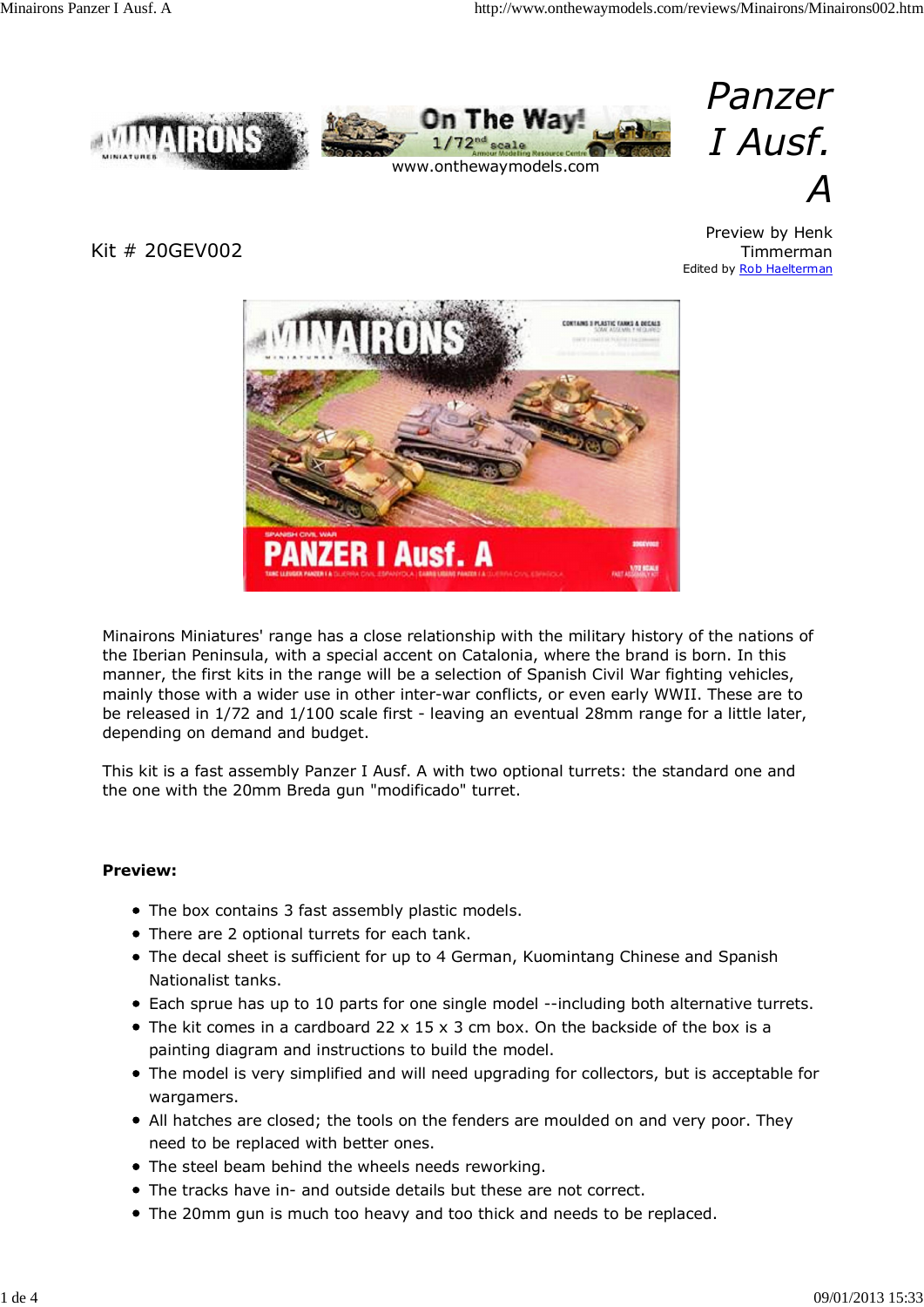• The size of the model is: Length: 56mm Width: 29mm

## **Conclusion:**

It will be a kit for the wargamer, but after some upgrading also for the modeller.



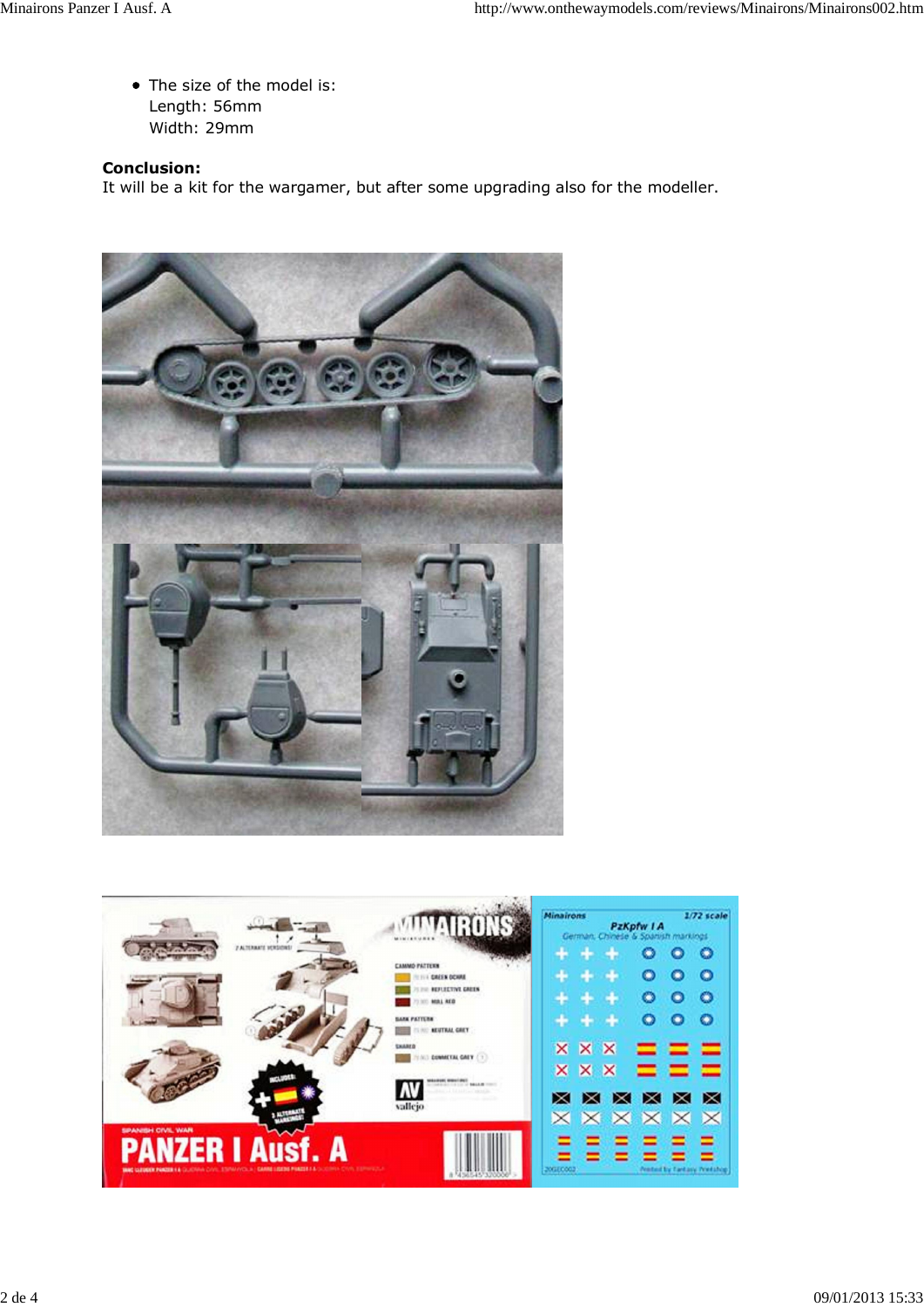